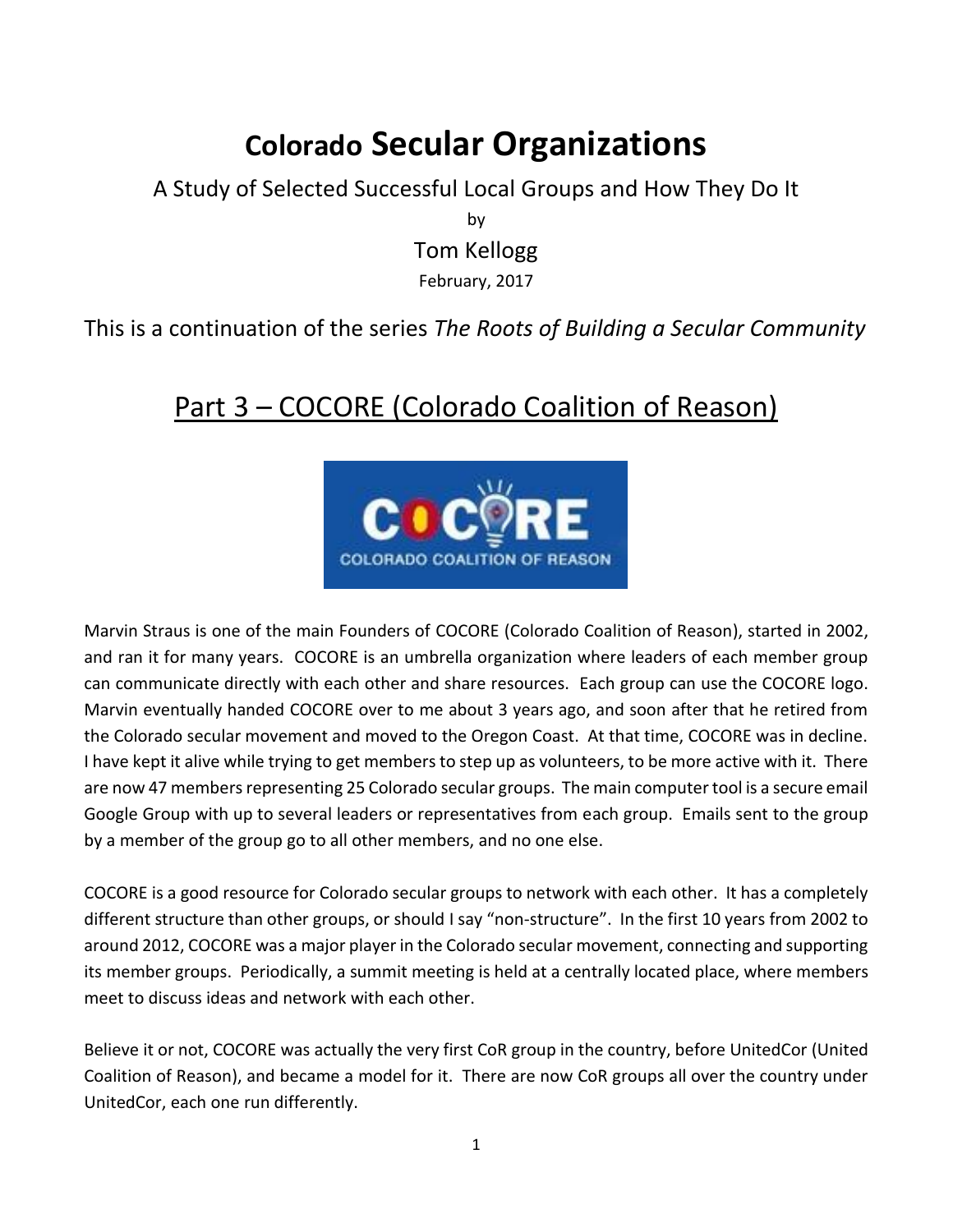

COCORE Summit Meeting April 25th, 2015 in Castle Rock, Colorado

**The concept** was to create a support tool owned by all of the member groups. COCORE purposely has no board of directors or leadership committee, with only a few administrative caretakers, currently just me. It is a conduit to allow direct communications and networking between the leaders or representatives of the member organizations, currently through a closed email Google Group. It began as a way for local secular groups to share resources and ideas. It is also a way for members to use the COCORE name and logo for promoting events and programs under the COCORE banner. The logo can be put on literature and handouts. COCORE does not actually host events itself, but has been instrumental over the years for helping to coordinate large multi-group events. It is OK for a group to say that COCORE is a *co-host* of an event, but cannot say it is a *sponsor* of an event. That is one of the very few rules.

COCORE tried to use various social media tools, but right now it is mainly a Google Group. Meetup.com was tried, and turned out not to be a good tool, because COCORE does not host events directly. There is a website and Facebook page that need some work. COCORE is a great resource, with great potential, but needs more people to be involved, since I am spread pretty thin.

COCORE almost self-destructed about 4 years ago while leaders of member groups argued about how to give it more structure and organization, not understanding how it works. Also, when the Denver Secular Hub started up, people thought it would replace COCORE. However, COCORE serves a different unique purpose, and was actually part of the inspiration for the Hub. After the COCORE organizational battle ended with no outcome, Marvin and I just kept running COCORE as before. Marvin was my mentor and taught me how the organization works, which was not easy to understand at first.